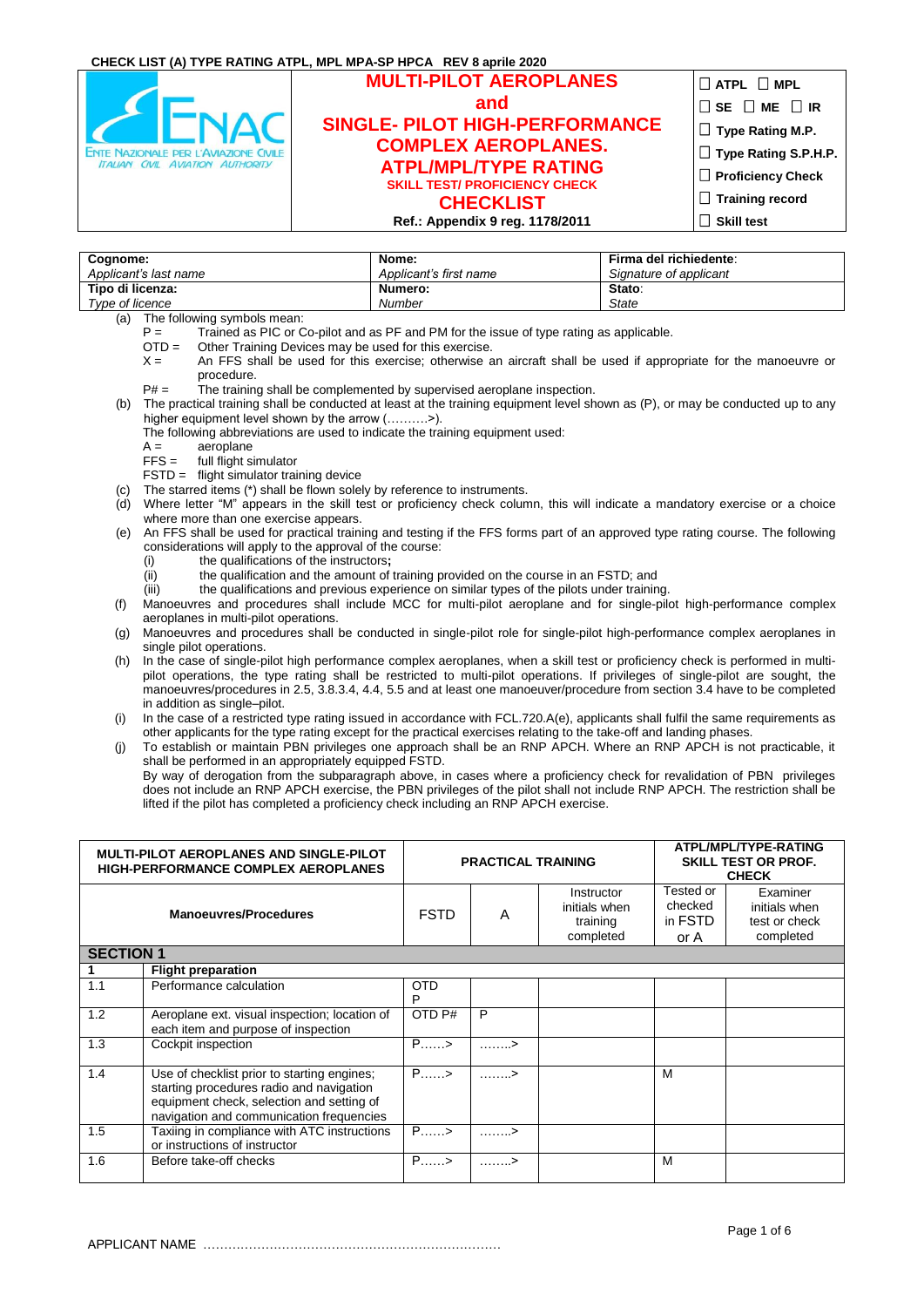|                  | <b>MULTI-PILOT AEROPLANES AND SINGLE-PILOT</b><br><b>HIGH-PERFORMANCE COMPLEX AEROPLANES</b>                                                                                                                                                                                                                                                                                                                                          | <b>PRACTICAL TRAINING</b>    |                                                                    | ATPL/MPL/TYPE-RATING<br>SKILL TEST OR PROF.<br><b>CHECK</b> |                                         |                                                                                                   |
|------------------|---------------------------------------------------------------------------------------------------------------------------------------------------------------------------------------------------------------------------------------------------------------------------------------------------------------------------------------------------------------------------------------------------------------------------------------|------------------------------|--------------------------------------------------------------------|-------------------------------------------------------------|-----------------------------------------|---------------------------------------------------------------------------------------------------|
|                  | <b>Manoeuvres/Procedures</b>                                                                                                                                                                                                                                                                                                                                                                                                          | <b>FSTD</b>                  | A                                                                  | Instructor<br>initials when<br>training<br>completed        | Tested or<br>checked<br>in FSTD<br>or A | Examiner<br>initials when<br>test or check<br>completed                                           |
| <b>SECTION 2</b> |                                                                                                                                                                                                                                                                                                                                                                                                                                       |                              |                                                                    |                                                             |                                         |                                                                                                   |
| $\mathbf{2}$     | <b>Take-offs</b>                                                                                                                                                                                                                                                                                                                                                                                                                      |                              |                                                                    |                                                             |                                         |                                                                                                   |
| 2.1              | Normal take-offs with different flap settings,<br>including expedited take-off                                                                                                                                                                                                                                                                                                                                                        | $\overline{P}$ >             | . >                                                                |                                                             |                                         |                                                                                                   |
| $2.2*$           | Instrument take-off: transition to instrument<br>flight is required during rotation or<br>immediately after becoming airborne                                                                                                                                                                                                                                                                                                         | $P_{\ldots}$                 | . >                                                                |                                                             |                                         |                                                                                                   |
| 2.3              | Cross wind take-off                                                                                                                                                                                                                                                                                                                                                                                                                   | $P_{\dots}$                  | $\ldots \ldots$ .>                                                 |                                                             |                                         |                                                                                                   |
| 2.4              | Take-off at maximum take off mass (actual<br>or simulated maximum take-off mass)                                                                                                                                                                                                                                                                                                                                                      | $P_{\ldots}$ >               | . >                                                                |                                                             |                                         |                                                                                                   |
| 2.5              | Take-offs with simulated engine failure                                                                                                                                                                                                                                                                                                                                                                                               |                              |                                                                    |                                                             |                                         |                                                                                                   |
| $2.5.1*$         | shortly after reaching V2                                                                                                                                                                                                                                                                                                                                                                                                             | $P_{\ldots}$                 | $\ldots \ldots$                                                    |                                                             |                                         |                                                                                                   |
| $2.5.2*$         | (In aeroplanes which are not certificated as transport category or commuter category aeroplanes the engine failure shall not be<br>simulated until reaching a minimum height of 500 ft. above runway end. In aeroplanes having the same performance as a transport<br>category aeroplane regarding take-off mass and density altitude, the instructor may simulate the engine failure shortly after reaching V2)<br>Between V1 and V2 | P                            | Χ                                                                  |                                                             | M FFS                                   |                                                                                                   |
| 2.6              | Rejected take-off at a reasonable speed                                                                                                                                                                                                                                                                                                                                                                                               | $P_{\dots}$                  | $\dots\dots \rightarrow$                                           |                                                             | only<br>М                               |                                                                                                   |
|                  | before reaching V1                                                                                                                                                                                                                                                                                                                                                                                                                    |                              |                                                                    |                                                             |                                         |                                                                                                   |
| <b>SECTION 3</b> |                                                                                                                                                                                                                                                                                                                                                                                                                                       |                              |                                                                    |                                                             |                                         |                                                                                                   |
| 3                | <b>Flight Manoeuvres and Procedures</b>                                                                                                                                                                                                                                                                                                                                                                                               |                              |                                                                    |                                                             |                                         |                                                                                                   |
| 3.1              | Manual flight with and without flight<br>directors (no autopilot, no autothrust /<br>autothrottle, and at different control laws,<br>where applicable)                                                                                                                                                                                                                                                                                | $\overline{P_{\dots}}$       | .>                                                                 |                                                             |                                         |                                                                                                   |
| 3.1.1            | At different speeds (including slow flight)<br>and altitudes within the FSTD training<br>envelope                                                                                                                                                                                                                                                                                                                                     | $P_{\dots}$                  | $\ldots \ldots$                                                    |                                                             |                                         |                                                                                                   |
| 3.1.2            | Steep turns using 45° bank, 180° to 360°<br>left and right                                                                                                                                                                                                                                                                                                                                                                            | $\overline{P}$               | . >                                                                |                                                             |                                         |                                                                                                   |
| 3.1.3            | Turns with and without spoilers                                                                                                                                                                                                                                                                                                                                                                                                       | $P_{}$                       | . >                                                                |                                                             |                                         |                                                                                                   |
| 3.1.4            | Procedural instrument flying and<br>manoeuvring including instrument departure<br>and arrival, and visual approach                                                                                                                                                                                                                                                                                                                    | $P_{\dots}$                  | . >                                                                |                                                             |                                         |                                                                                                   |
| 3.2              | Tuck under and Mach buffets (if applicable)<br>and other specific flight characteristics of<br>the aeroplane (e.g. Dutch Roll)                                                                                                                                                                                                                                                                                                        | $P$ >                        | >X<br>An<br>aeroplane<br>shall not be<br>used for this<br>exercise |                                                             | FFS only                                |                                                                                                   |
| 3.3              | Normal operation of systems and controls<br>engineer's panel (if applicable)                                                                                                                                                                                                                                                                                                                                                          | <b>OTD</b><br>$P_{\dots} >$  | . >                                                                |                                                             |                                         |                                                                                                   |
| 3.4              | Normal and abnormal operations of following systems                                                                                                                                                                                                                                                                                                                                                                                   |                              |                                                                    |                                                             | M                                       | A mandatory minimum<br>of 3 abnormal items<br>shall be selected from<br>3.4.0 to 3.4.14 inclusive |
| 3.4.0            | Engine (if necessary propeller)                                                                                                                                                                                                                                                                                                                                                                                                       | <b>OTD</b><br>$P_{\ldots} >$ | . >                                                                |                                                             |                                         |                                                                                                   |
| 3.4.1            | Pressurization and air conditioning                                                                                                                                                                                                                                                                                                                                                                                                   | OTD.<br>$P_{\ldots} >$       | . >                                                                |                                                             |                                         |                                                                                                   |
| 3.4.2            | Pitot / static system                                                                                                                                                                                                                                                                                                                                                                                                                 | OTD<br>$P_{\ldots}$ >        | . >                                                                |                                                             |                                         |                                                                                                   |
| 3.4.3            | Fuel system                                                                                                                                                                                                                                                                                                                                                                                                                           | <b>OTD</b><br>$P_{\dots} >$  | $\ldots \ldots$                                                    |                                                             |                                         |                                                                                                   |
| 3.4.4            | Electrical system                                                                                                                                                                                                                                                                                                                                                                                                                     | OTD<br>$P_{\dots} >$         | $\ldots \ldots$                                                    |                                                             |                                         |                                                                                                   |
| 3.4.5            | Hydraulic system                                                                                                                                                                                                                                                                                                                                                                                                                      | <b>OTD</b><br>$P_{\dots} >$  | . >                                                                |                                                             |                                         |                                                                                                   |
| 3.4.6            | Flight control and trim system                                                                                                                                                                                                                                                                                                                                                                                                        | <b>OTD</b>                   | . >                                                                |                                                             |                                         |                                                                                                   |
| 3.4.7            | Anti-icing / de-icing system,<br>glare shield heating                                                                                                                                                                                                                                                                                                                                                                                 | P><br>OTD<br>$P_{\dots} >$   |                                                                    |                                                             |                                         |                                                                                                   |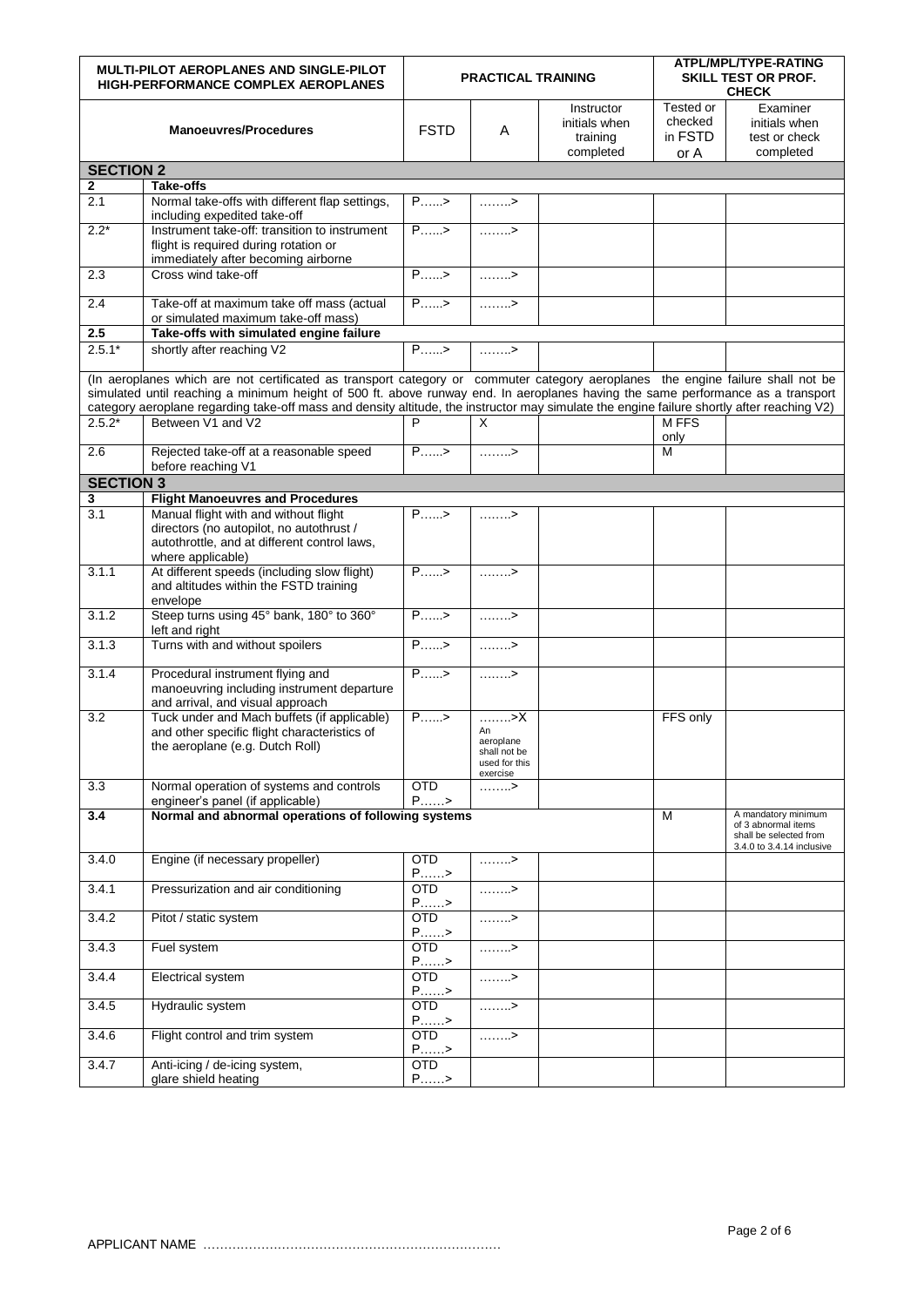|                                                                                                                                                                                                                                                  | MULTI-PILOT AEROPLANES AND SINGLE-PILOT<br><b>HIGH-PERFORMANCE COMPLEX AEROPLANES</b>                                         |                                                                                                                                                                                                                                                                                                                                                                                                                                                                         | <b>PRACTICAL TRAINING</b>               |                                                      |                                         | ATPL/MPL/TYPE-RATING<br>SKILL TEST OR PROF.<br><b>CHECK</b>                             |
|--------------------------------------------------------------------------------------------------------------------------------------------------------------------------------------------------------------------------------------------------|-------------------------------------------------------------------------------------------------------------------------------|-------------------------------------------------------------------------------------------------------------------------------------------------------------------------------------------------------------------------------------------------------------------------------------------------------------------------------------------------------------------------------------------------------------------------------------------------------------------------|-----------------------------------------|------------------------------------------------------|-----------------------------------------|-----------------------------------------------------------------------------------------|
|                                                                                                                                                                                                                                                  | <b>Manoeuvres/Procedures</b>                                                                                                  | <b>FSTD</b>                                                                                                                                                                                                                                                                                                                                                                                                                                                             | A                                       | Instructor<br>initials when<br>training<br>completed | Tested or<br>checked<br>in FSTD<br>or A | Examiner<br>initials when<br>test or check<br>completed                                 |
|                                                                                                                                                                                                                                                  | <b>SECTION 3 cont.</b>                                                                                                        |                                                                                                                                                                                                                                                                                                                                                                                                                                                                         |                                         |                                                      |                                         |                                                                                         |
| 3.4.8                                                                                                                                                                                                                                            | Autopilot / Flight Director                                                                                                   | <b>OTD</b><br>$P_{\ldots} >$                                                                                                                                                                                                                                                                                                                                                                                                                                            |                                         |                                                      | M (single<br>pilot only)                |                                                                                         |
| 3.4.9                                                                                                                                                                                                                                            | Stall warning devices or stall avoidance<br>devices, and stability augmentation devices                                       | <b>OTD</b><br>$\frac{P_{\dots n} > P_{\dots n} > P_{\dots n} > P_{\dots n} > P_{\dots n} > P_{\dots n} > P_{\dots n} > P_{\dots n} > P_{\dots n} > P_{\dots n} > P_{\dots n} > P_{\dots n} > P_{\dots n} > P_{\dots n} > P_{\dots n} > P_{\dots n} > P_{\dots n} > P_{\dots n} > P_{\dots n} > P_{\dots n} > P_{\dots n} > P_{\dots n} > P_{\dots n} > P_{\dots n} > P_{\dots n} > P_{\dots n} > P_{\dots n} > P_{\dots n} > P_{\dots n} > P_{\dots n} > P_{\dots n} >$ |                                         |                                                      |                                         |                                                                                         |
| 3.4.10                                                                                                                                                                                                                                           | Ground proximity warning system, weather<br>radar, radio altimeter, transponder                                               |                                                                                                                                                                                                                                                                                                                                                                                                                                                                         |                                         |                                                      |                                         |                                                                                         |
| 3.4.11                                                                                                                                                                                                                                           | Radios, navigation equipment, instruments,<br><b>FMS</b>                                                                      | <b>OTD</b><br>$P_{}>$                                                                                                                                                                                                                                                                                                                                                                                                                                                   |                                         |                                                      |                                         |                                                                                         |
| 3.4.12                                                                                                                                                                                                                                           | Landing gear and brake                                                                                                        | <b>OTD</b><br>$P_{\ldots} >$                                                                                                                                                                                                                                                                                                                                                                                                                                            | $\ldots \ldots >$                       |                                                      |                                         |                                                                                         |
| 3.4.13                                                                                                                                                                                                                                           | Slat and Flap system                                                                                                          | <b>OTD</b>                                                                                                                                                                                                                                                                                                                                                                                                                                                              | $\dots\dots \rightarrow$                |                                                      |                                         |                                                                                         |
| 3.4.14                                                                                                                                                                                                                                           | <b>Auxiliary Power Unit (APU)</b>                                                                                             | OTD<br>$P_{\ldots} >$                                                                                                                                                                                                                                                                                                                                                                                                                                                   | $\ldots \ldots$                         |                                                      |                                         |                                                                                         |
|                                                                                                                                                                                                                                                  | Intentionally left blank                                                                                                      |                                                                                                                                                                                                                                                                                                                                                                                                                                                                         |                                         |                                                      |                                         |                                                                                         |
| 3.6                                                                                                                                                                                                                                              | <b>Abnormal and Emergency Procedures</b>                                                                                      |                                                                                                                                                                                                                                                                                                                                                                                                                                                                         |                                         |                                                      | M                                       | A mandatory minimum<br>of 3 items shall be<br>selected from 3.6.1 to<br>3.6.9 Inclusive |
| 3.6.1                                                                                                                                                                                                                                            | Fire drills e.g. Engine, APU, cabin, cargo<br>compartment, flight deck, wing and<br>electrical fires including evacuation     | $\overline{P_{\dots}}$                                                                                                                                                                                                                                                                                                                                                                                                                                                  | $\ldots \ldots >$                       |                                                      |                                         |                                                                                         |
| 3.6.2                                                                                                                                                                                                                                            | Smoke control and removal                                                                                                     | $P_{}$                                                                                                                                                                                                                                                                                                                                                                                                                                                                  | 1.1.1.1.7                               |                                                      |                                         |                                                                                         |
| 3.6.3                                                                                                                                                                                                                                            | Engine failures, shutdown and restart at a<br>safe height                                                                     | $P_{\dots}$                                                                                                                                                                                                                                                                                                                                                                                                                                                             | . >                                     |                                                      |                                         |                                                                                         |
| 3.6.4                                                                                                                                                                                                                                            | Fuel dumping (simulated)                                                                                                      | $P_{\dots}$                                                                                                                                                                                                                                                                                                                                                                                                                                                             | . >                                     |                                                      |                                         |                                                                                         |
| 3.6.5                                                                                                                                                                                                                                            | Wind shear at take-off / landing                                                                                              | $\overline{P}$                                                                                                                                                                                                                                                                                                                                                                                                                                                          | X                                       |                                                      | FFS only                                |                                                                                         |
| 3.6.6                                                                                                                                                                                                                                            | Simulated cabin pressure failure /<br>emergency descent                                                                       | $P_{\dots}$                                                                                                                                                                                                                                                                                                                                                                                                                                                             | . >                                     |                                                      |                                         |                                                                                         |
| 3.6.7                                                                                                                                                                                                                                            | Incapacitation of flight crew member                                                                                          | $P_{\ldots}$ >                                                                                                                                                                                                                                                                                                                                                                                                                                                          | $\ldots \ldots >$                       |                                                      |                                         |                                                                                         |
| 3.6.8                                                                                                                                                                                                                                            | Other emergency procedures as outlined in<br>the appropriate aeroplane fight manual<br>(AFM)                                  | $P_{1},,P_{n}$                                                                                                                                                                                                                                                                                                                                                                                                                                                          | $\ldots \ldots$                         |                                                      |                                         |                                                                                         |
| 3.6.9                                                                                                                                                                                                                                            | <b>TCAS</b> event                                                                                                             | <b>OTD</b><br>$P_{}>$                                                                                                                                                                                                                                                                                                                                                                                                                                                   | An<br>aeroplane<br>shall not be<br>used |                                                      | FFS only                                |                                                                                         |
| 3.7                                                                                                                                                                                                                                              | <b>Upset recovery training</b>                                                                                                |                                                                                                                                                                                                                                                                                                                                                                                                                                                                         |                                         |                                                      |                                         |                                                                                         |
| 3.7.1                                                                                                                                                                                                                                            | Recovery from stall events in:                                                                                                | P                                                                                                                                                                                                                                                                                                                                                                                                                                                                       | Х                                       |                                                      |                                         |                                                                                         |
|                                                                                                                                                                                                                                                  | take-off configuration;                                                                                                       | <b>FFS</b><br>qualified for                                                                                                                                                                                                                                                                                                                                                                                                                                             | An<br>aeroplane                         |                                                      |                                         |                                                                                         |
|                                                                                                                                                                                                                                                  | clean configuration at low altitude;<br>÷                                                                                     | the training                                                                                                                                                                                                                                                                                                                                                                                                                                                            | shall not be                            |                                                      |                                         |                                                                                         |
|                                                                                                                                                                                                                                                  | clean configuration near maximum<br>$\overline{\phantom{0}}$<br>operating altitude; and                                       | task only                                                                                                                                                                                                                                                                                                                                                                                                                                                               | used for this<br>exercise               |                                                      |                                         |                                                                                         |
|                                                                                                                                                                                                                                                  | landing configuration.                                                                                                        |                                                                                                                                                                                                                                                                                                                                                                                                                                                                         |                                         |                                                      |                                         |                                                                                         |
| 3.7.2                                                                                                                                                                                                                                            | The following upset exercises:                                                                                                | $\overline{P}$                                                                                                                                                                                                                                                                                                                                                                                                                                                          | X                                       |                                                      | FFS only                                |                                                                                         |
|                                                                                                                                                                                                                                                  | recovery from nose-high at various                                                                                            | <b>FFS</b>                                                                                                                                                                                                                                                                                                                                                                                                                                                              | An                                      |                                                      |                                         |                                                                                         |
|                                                                                                                                                                                                                                                  | bank angles; and                                                                                                              | qualified for<br>the training                                                                                                                                                                                                                                                                                                                                                                                                                                           | aeroplane<br>shall not be               |                                                      |                                         |                                                                                         |
|                                                                                                                                                                                                                                                  | recovery from nose-low at various                                                                                             | task only                                                                                                                                                                                                                                                                                                                                                                                                                                                               | used for this<br>exercise               |                                                      |                                         |                                                                                         |
| 3.8                                                                                                                                                                                                                                              | bank angles.<br>Instrument flight procedures                                                                                  |                                                                                                                                                                                                                                                                                                                                                                                                                                                                         |                                         |                                                      |                                         |                                                                                         |
| $3.8.1*$                                                                                                                                                                                                                                         | Adherence to departure and arrival routes                                                                                     | $P_{\ldots}$ >                                                                                                                                                                                                                                                                                                                                                                                                                                                          | . >                                     |                                                      | М                                       |                                                                                         |
| $3.8.2*$                                                                                                                                                                                                                                         | and ATC instructions<br>Holding procedures                                                                                    | $P_{\ldots}$ >                                                                                                                                                                                                                                                                                                                                                                                                                                                          | . >                                     |                                                      |                                         |                                                                                         |
|                                                                                                                                                                                                                                                  |                                                                                                                               |                                                                                                                                                                                                                                                                                                                                                                                                                                                                         |                                         |                                                      |                                         |                                                                                         |
| $3.8.3*$<br>3D operations to DH / A of 200 ft (60 m) or to higher minima if required by the approach procedure<br>Note: According to the AFM, RNP APCH procedures may require the use of autopilot or flight director. The procedure to be flown |                                                                                                                               |                                                                                                                                                                                                                                                                                                                                                                                                                                                                         |                                         |                                                      |                                         |                                                                                         |
| limitation).                                                                                                                                                                                                                                     | manually shall be chosen taking into account such limitations (for example, choose an ILS for 3.8.3.1 in the case of such AFM |                                                                                                                                                                                                                                                                                                                                                                                                                                                                         |                                         |                                                      |                                         |                                                                                         |
| $3.8.3.1*$                                                                                                                                                                                                                                       | Manually, without flight director                                                                                             | $P_{\ldots}$                                                                                                                                                                                                                                                                                                                                                                                                                                                            | . >                                     |                                                      | M (skill<br>test only)                  |                                                                                         |
| $3.8.3.2*$                                                                                                                                                                                                                                       | Manually, with flight director                                                                                                | $P_{\dots}$                                                                                                                                                                                                                                                                                                                                                                                                                                                             | . >                                     |                                                      |                                         |                                                                                         |
| $3.8.3.3*$                                                                                                                                                                                                                                       | With autopilot                                                                                                                | $P_{\ldots} >$                                                                                                                                                                                                                                                                                                                                                                                                                                                          | . >                                     |                                                      |                                         |                                                                                         |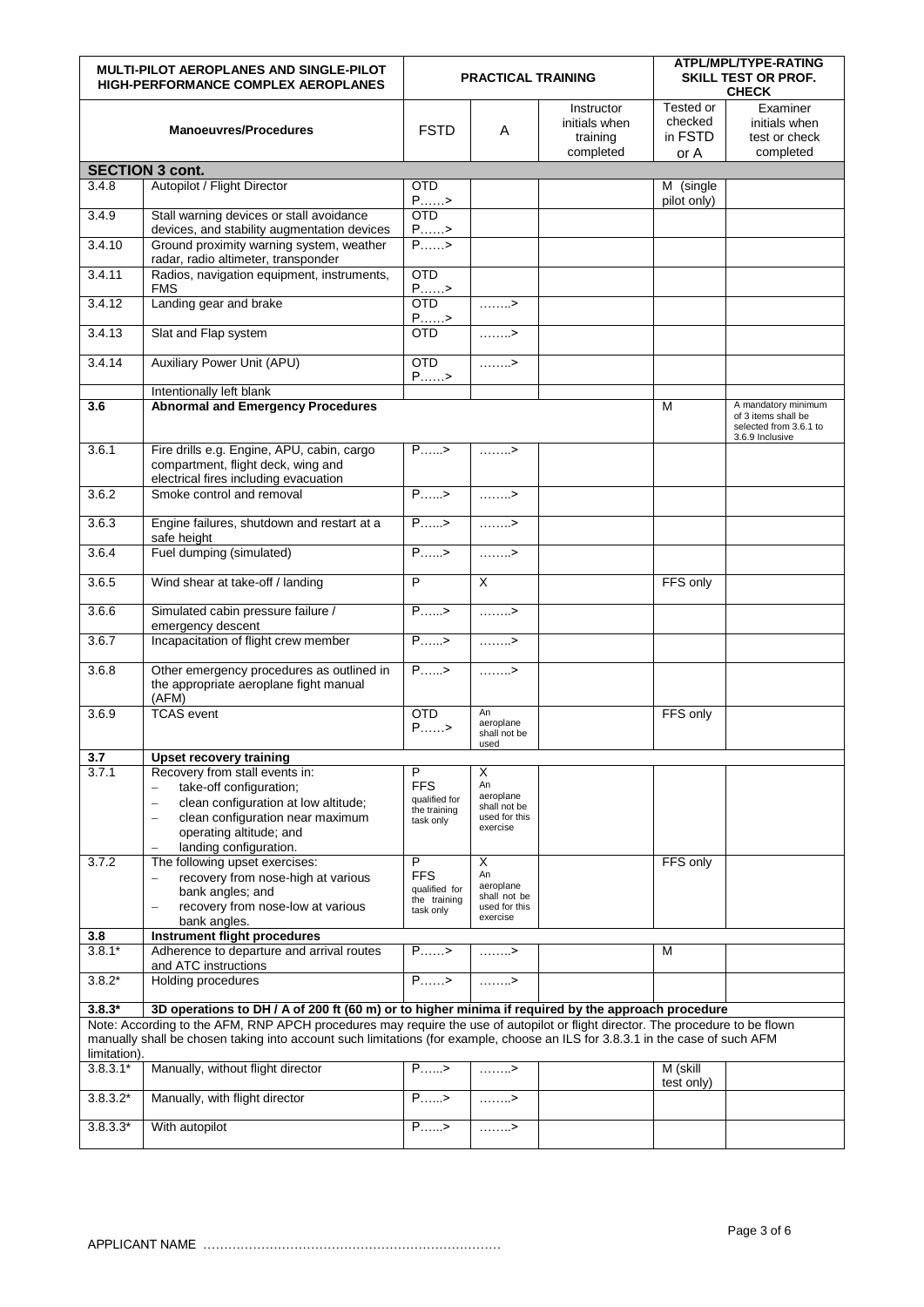| <b>MULTI-PILOT AEROPLANES AND SINGLE-PILOT</b><br><b>HIGH-PERFORMANCE COMPLEX AEROPLANES</b> |                                                                                                                                                                                                                                                                                                                                                                                                                                                                                                                                                                                                                                                                                                                                                                                                                                                                                                                                                                                                                                                                        |                     | ATPL/MPL/TYPE-RATING<br><b>PRACTICAL TRAINING</b><br>SKILL TEST OR PROF.<br><b>CHECK</b> |                                                      |                                         |                                                         |
|----------------------------------------------------------------------------------------------|------------------------------------------------------------------------------------------------------------------------------------------------------------------------------------------------------------------------------------------------------------------------------------------------------------------------------------------------------------------------------------------------------------------------------------------------------------------------------------------------------------------------------------------------------------------------------------------------------------------------------------------------------------------------------------------------------------------------------------------------------------------------------------------------------------------------------------------------------------------------------------------------------------------------------------------------------------------------------------------------------------------------------------------------------------------------|---------------------|------------------------------------------------------------------------------------------|------------------------------------------------------|-----------------------------------------|---------------------------------------------------------|
|                                                                                              | <b>Manoeuvres/Procedures</b>                                                                                                                                                                                                                                                                                                                                                                                                                                                                                                                                                                                                                                                                                                                                                                                                                                                                                                                                                                                                                                           | <b>FSTD</b>         | A                                                                                        | Instructor<br>initials when<br>training<br>completed | Tested or<br>checked<br>in FSTD<br>or A | Examiner<br>initials when<br>test or check<br>completed |
|                                                                                              | <b>SECTION 3 cont.</b>                                                                                                                                                                                                                                                                                                                                                                                                                                                                                                                                                                                                                                                                                                                                                                                                                                                                                                                                                                                                                                                 |                     |                                                                                          |                                                      |                                         |                                                         |
| $3.8.3.4*$                                                                                   | Manually, with one engine simulated<br>inoperative during final approach, either<br>until touchdown or through the complete<br>missed approach procedure (as<br>applicable), starting:<br>before passing 1000ft above<br>(i)<br>aerodrome level; and<br>(ii)<br>after passing 1000ft above<br>aerodrome level.<br>In aeroplanes which are not certificated as<br>transport category aeroplanes (JAR/FAR<br>25) or as commuter category aeroplanes<br>(SFAR 23), the approach with simulated<br>engine failure and the ensuing go-around<br>shall be initiated in conjunction with the 2D<br>approach in accordance with 3.8.4. The go-<br>around shall be initiated when reaching the<br>published obstacle clearance height/altitude<br>(OCH/A), however, not later than reaching<br>an MDH/A of 500 ft. above the runway<br>threshold elevation. In aeroplanes having<br>the same performance as a transport<br>category aeroplane regarding take-off mass<br>and density altitude, the instructor may<br>simulate the engine failure in accordance<br>with 3.8.3.4. | $P_{\dots}$         | . >                                                                                      |                                                      | M                                       |                                                         |
| $3.8.4*$                                                                                     | 2D operations down to the MDH/A                                                                                                                                                                                                                                                                                                                                                                                                                                                                                                                                                                                                                                                                                                                                                                                                                                                                                                                                                                                                                                        | $P^*$ >             | $\dots\dots \rightarrow$                                                                 |                                                      | M                                       |                                                         |
| 3.8.5                                                                                        | Circling approach under the following<br>conditions:<br>(a) * approach to the authorised minimum<br>circling approach altitude at the<br>aerodrome in question in accordance<br>with the local instrument approach<br>facilities in simulated instrument flight<br>conditions:<br>followed by:<br>(b) circling approach to another runway at<br>least 90° off centreline from the final<br>approach used in item (a), at the<br>authorised minimum circling approach<br>altitude.<br>Remark: if (a) and (b) are not possible due<br>ATC reasons, a simulated low visibility<br>pattern may be performed.                                                                                                                                                                                                                                                                                                                                                                                                                                                               | $P^*$ $\rightarrow$ | $\ldots \ldots$                                                                          |                                                      |                                         |                                                         |
| 3.8.6                                                                                        | Visual approaches                                                                                                                                                                                                                                                                                                                                                                                                                                                                                                                                                                                                                                                                                                                                                                                                                                                                                                                                                                                                                                                      | $P_{}$              | . >                                                                                      |                                                      |                                         |                                                         |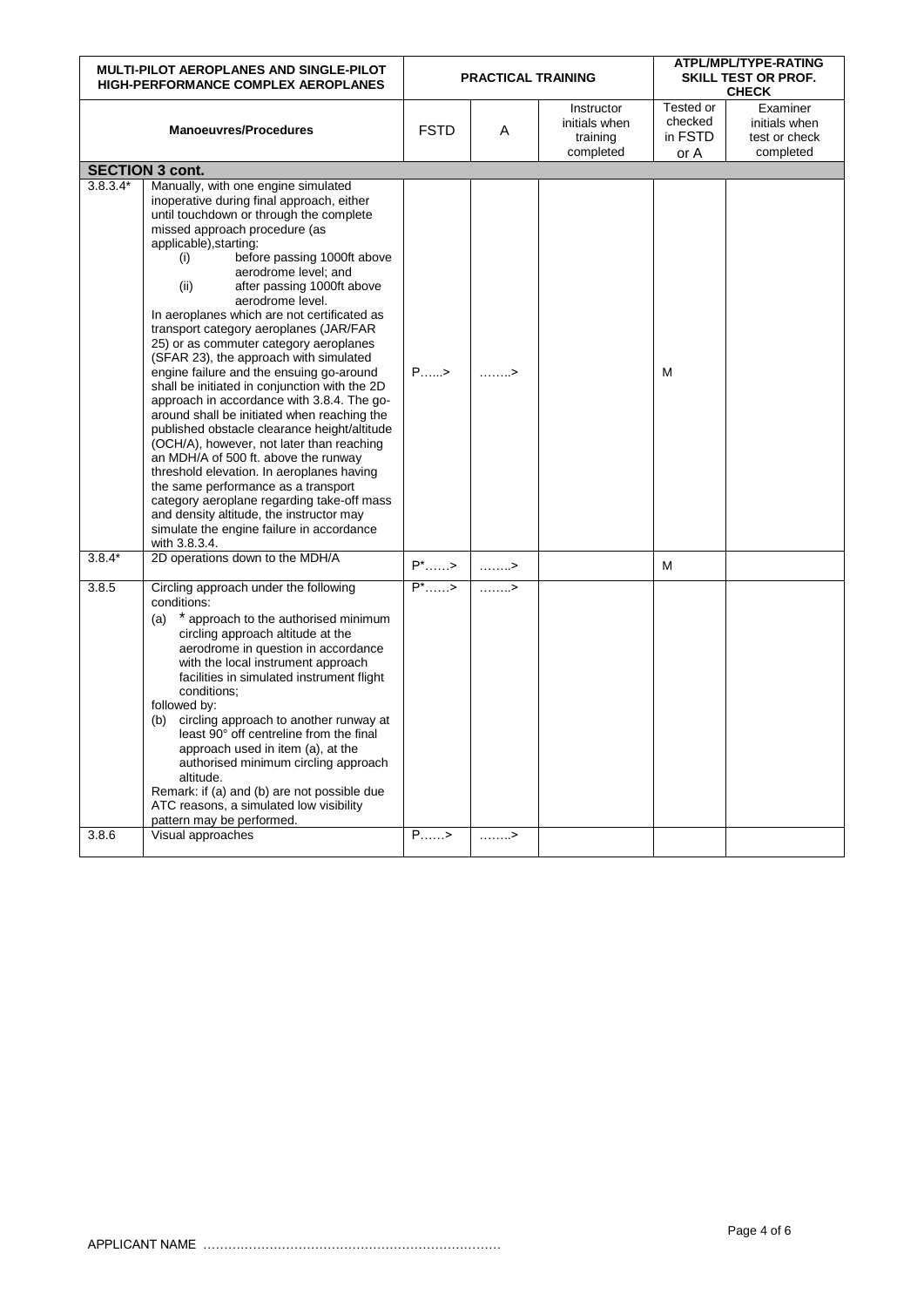| MULTI-PILOT AEROPLANES AND SINGLE-PILOT<br><b>HIGH-PERFORMANCE COMPLEX AEROPLANES</b> |                                                                                                                                                                                                                                                                                                                                                                                        | ATPL/MPL/TYPE-RATING<br>SKILL TEST OR PROF.<br><b>PRACTICAL TRAINING</b><br><b>CHECK</b> |                                                              |                                                      |                                         |                                                         |
|---------------------------------------------------------------------------------------|----------------------------------------------------------------------------------------------------------------------------------------------------------------------------------------------------------------------------------------------------------------------------------------------------------------------------------------------------------------------------------------|------------------------------------------------------------------------------------------|--------------------------------------------------------------|------------------------------------------------------|-----------------------------------------|---------------------------------------------------------|
|                                                                                       | <b>Manoeuvres/Procedures</b>                                                                                                                                                                                                                                                                                                                                                           | <b>FSTD</b>                                                                              | A                                                            | Instructor<br>initials when<br>training<br>completed | Tested or<br>checked<br>in FSTD<br>or A | Examiner<br>initials when<br>test or check<br>completed |
| <b>SECTION 4</b>                                                                      |                                                                                                                                                                                                                                                                                                                                                                                        |                                                                                          |                                                              |                                                      |                                         |                                                         |
| 4                                                                                     | <b>Missed Approach Procedures</b>                                                                                                                                                                                                                                                                                                                                                      | $P^*$ >                                                                                  | . >                                                          |                                                      |                                         |                                                         |
| 4.1                                                                                   | Go-around with all engines operating*<br>during a 3D operation on reaching decision<br>height                                                                                                                                                                                                                                                                                          | $P^*$ >                                                                                  | . >                                                          |                                                      |                                         |                                                         |
| 4.2                                                                                   | Go-around with all engines operating* from<br>various stages during an instrument<br>approach                                                                                                                                                                                                                                                                                          | $P^*$ >                                                                                  | $\ldots \ldots$ >                                            |                                                      |                                         |                                                         |
| 4.3                                                                                   | Other missed approach procedures                                                                                                                                                                                                                                                                                                                                                       | $P^*$ >                                                                                  | $\ldots \ldots$ >                                            |                                                      |                                         |                                                         |
| $4.4*$                                                                                | Manual go-around with the critical engine<br>simulated inoperative after an instrument<br>approach on reaching DH, MDH or MAPt                                                                                                                                                                                                                                                         | $P^*$ >                                                                                  | . >                                                          |                                                      | $\overline{\mathsf{M}}$                 |                                                         |
| 4.5                                                                                   | Rejected landing with all engines operating:<br>from various heights below DH/MDH;<br>$=$<br>after touchdown (baulked landing)<br>In aeroplanes which are not certificated as<br>transport category aeroplane (JAR/FAR 25)<br>or as commuter category aeroplanes (SFAR<br>23), the rejected landing with all engines<br>operating shall be initiated below MDH/A or<br>after touchdown | $P_{\ldots}$ >                                                                           | $\ldots \ldots$                                              |                                                      |                                         |                                                         |
| <b>SECTION 5</b>                                                                      |                                                                                                                                                                                                                                                                                                                                                                                        |                                                                                          |                                                              |                                                      |                                         |                                                         |
| 5                                                                                     | Landings                                                                                                                                                                                                                                                                                                                                                                               |                                                                                          |                                                              |                                                      |                                         |                                                         |
| 5.1                                                                                   | Normal landings* with visual reference<br>established when reaching DA/H following<br>an instrument approach operation                                                                                                                                                                                                                                                                 | P                                                                                        |                                                              |                                                      |                                         |                                                         |
| 5.2                                                                                   | Landing with simulated jammed horizontal<br>stabiliser in any out-of-trim position                                                                                                                                                                                                                                                                                                     | $P_{}$                                                                                   | An<br>aeroplane<br>shall not be<br>used for this<br>exercise |                                                      | FFS only                                |                                                         |
| 5.3                                                                                   | Crosswind landings (aircraft, if practicable)                                                                                                                                                                                                                                                                                                                                          | $P_{1}, P_{2}$                                                                           | . >                                                          |                                                      |                                         |                                                         |
| 5.4                                                                                   | Traffic pattern and landing without extended<br>or with partly extended flaps and slats.                                                                                                                                                                                                                                                                                               | $P_{}$                                                                                   | $\ldots \ldots$ >                                            |                                                      |                                         |                                                         |
| 5.5                                                                                   | Landing with critical engine simulated<br>inoperative                                                                                                                                                                                                                                                                                                                                  | $P_{}>$                                                                                  | $\ldots \ldots$ >                                            |                                                      | M                                       |                                                         |
| 5.6                                                                                   | Landing with two engines inoperative:<br>aeroplanes with three engines: the<br>$=$<br>centre engine and one outboard<br>engine as far as practicable according<br>to data of the AFM; and<br>aeroplanes with four engines: two<br>engines at one side.                                                                                                                                 | $\overline{P}$                                                                           | X                                                            |                                                      | M<br>FFS only<br>(Skill test<br>only    |                                                         |

| Signature of T.R.I.<br>(as applicable) | Name of T.R.I.<br>(as applicable)    |
|----------------------------------------|--------------------------------------|
| Location and date:                     | Type & number of Licence             |
| Signature of T.R.E.                    | Name of T.R.E.                       |
| Location and date:                     | Type & number of Examiner<br>Licence |

**END**